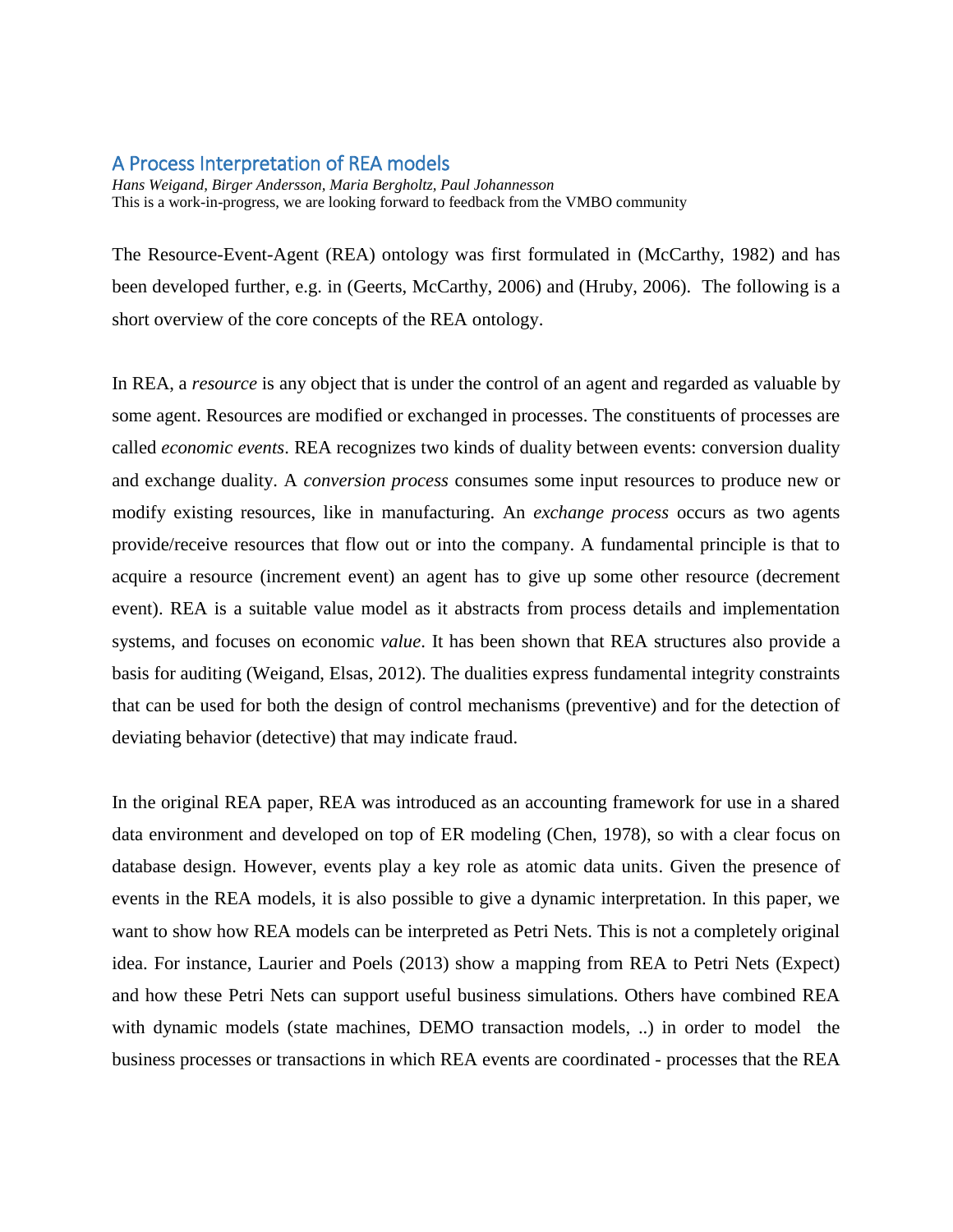ontology as such is abstracting from. The goal of this paper is to give a dynamic interpretation to REA *itself*, and investigate some possible applications.

Let us start with a REA conversion event. We depict decrement events (out stockflow) as diamonds with <consume>, and increment events (in stockflow) as diamonds with <produce>. Resources are depicted as rectangles. The duality (white diamond) links N outflow to M inflow events. Agents could be added easily but are not considered in this paper.



This model corresponds directly to the following Petri Net:



The meaning of this Petri Net is that once there is a token in place1 and place2 (the black dots), the transition can fire and an event is executed. This means that the tokens in place1 and place2 are *consumed* and a token in place P is *produced*. The two consumptions correspond 1-1 with the outflow events in the REA model, and the token production corresponds 1-1 with the inflow event. The places in the Petri Net correspond to buffers. Note that the interpretation of the REA resource in the dynamic model is that it represents a *buffer* of resources of some type, e.g. an inventory. Consumption stockflow events decrease the inventory level and production stockflow events increase the level. The REA conversion duality states that production and consumption are in balance – you cannot have one without the other. On a conceptual level this means in Petri Net terms that each transition must have input and output places (at least one of each). More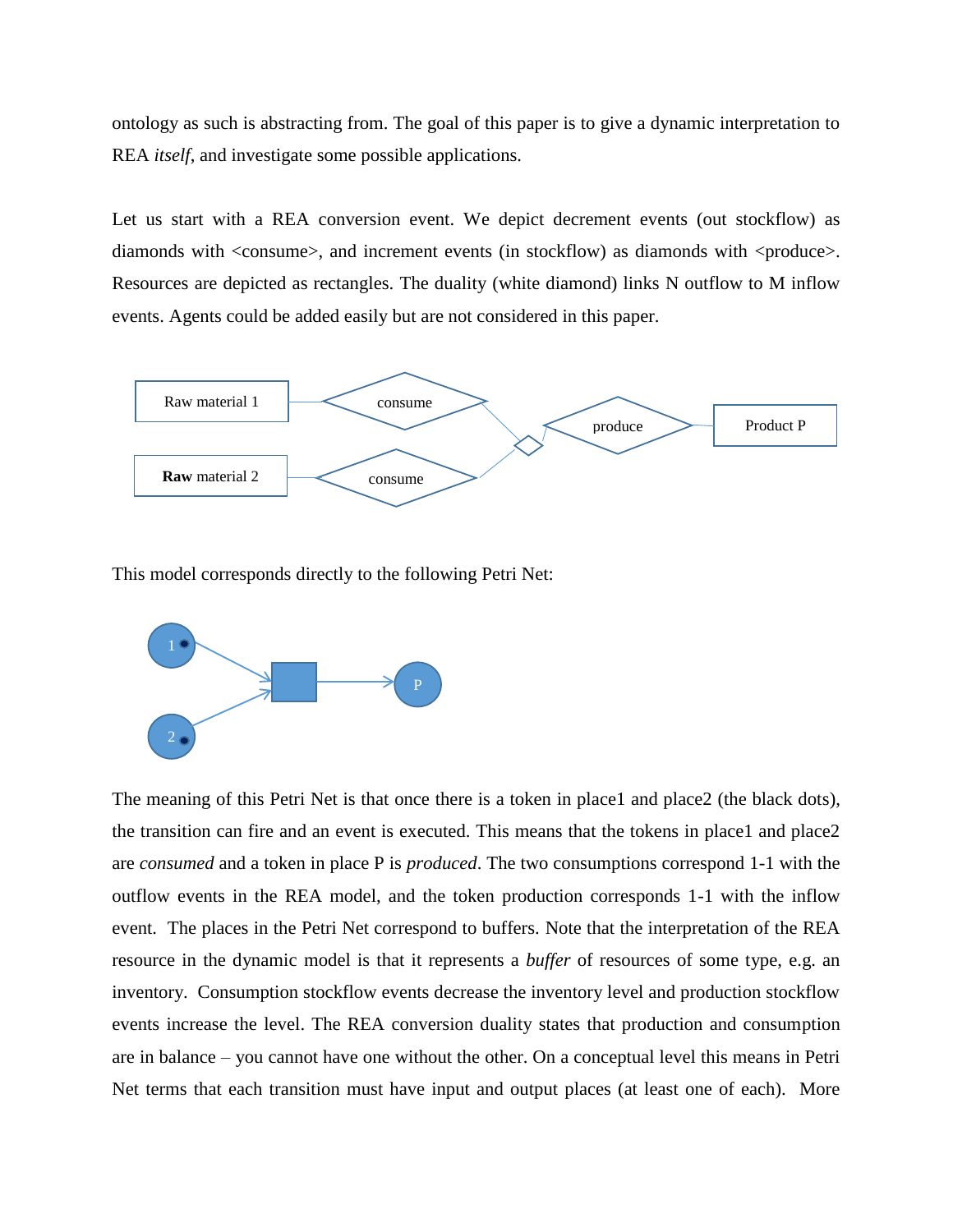precisely, the duality takes the form of some conservation law. For instance, mass in  $(kg)$  = mass out (kg). In practice, the conservation law is an empirically grounded equation relating input and output, e.g.  $1.P \approx A.RM1 + B.RM2$ , that says, that for the production of one P element you need *A* RM1 and *B* RM2 elements, where A and B are coefficients. Typically, there is some variance in the conversion process, so the equation is an idealization. It can be used to check the plausibility of actual event data (e.g. in auditing), in simulations or cost accounting. The coefficients could be added to the REA model similar to the way cardinality and modality of relationship is specified in ER models, but with the difference that they have an stochastic value.

Now we consider a REA exchange duality. Here there seem to be more possible interpretations.



A direct Petri Net interpretation looks as follows:



Revenue (money) is produced in a transition in which product is consumed. One cannot be done without the other. This is a correct implementation of the exchange  $du_{\text{R}}$  and does not take into account the time delay that may exist between the inflow and outflow and the uncertainty that is introduced by the involvement of an external agent (the customer). Therefore REA sometimes also includes claims. A delivery produces a claim c that is resolved once the payment is received (revenue produced), or when it is written off as uncollectable.



A more general treatment of the exchange process represents it as a workflow that starts with the instantiation of a contract. This is followed by three parallel lines, one for payment, one for delivery and one for the contract itself: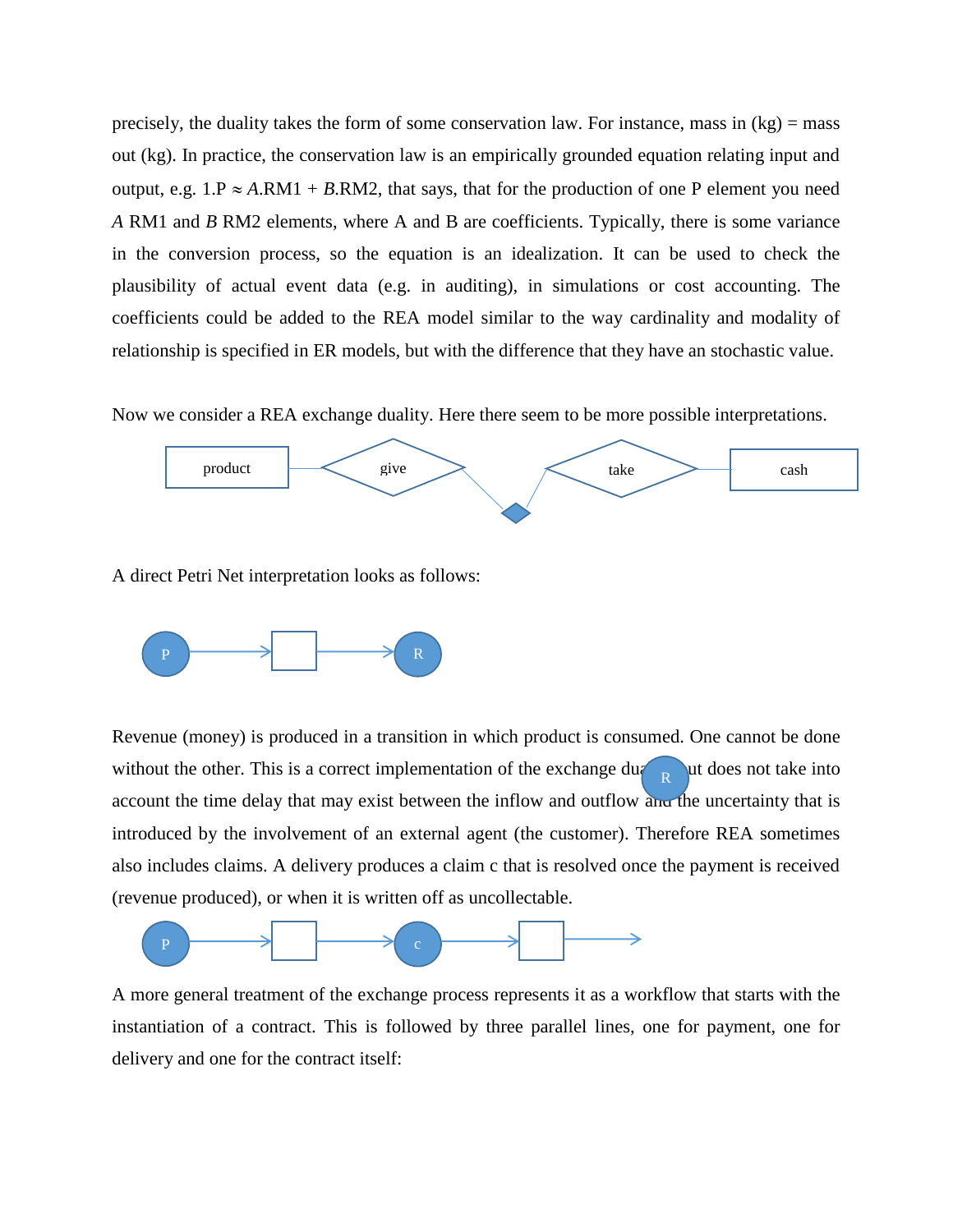

Now payments can be received any time after the contract has been instantiated, before or after the product has been delivered. At the end, the AND join closes the case when there is agreement between delivery, contract and payment. At this point, the exchange duality gets realized. The basic pattern could extended with extra constraints, for instance, to enforce that delivery is only enabled after payment. The extended model can be seen as a subprocess that introduces some extra places – these are part of the state of the Petri Net and as such are relevant for the annual account. The balance sheet typically gives the value of all places at the time, like stock, claims, and not only revenue.

Taking the simplest representation for the exchange duality, the basic structure of the complete value cycle is as follows. We have added coefficients.

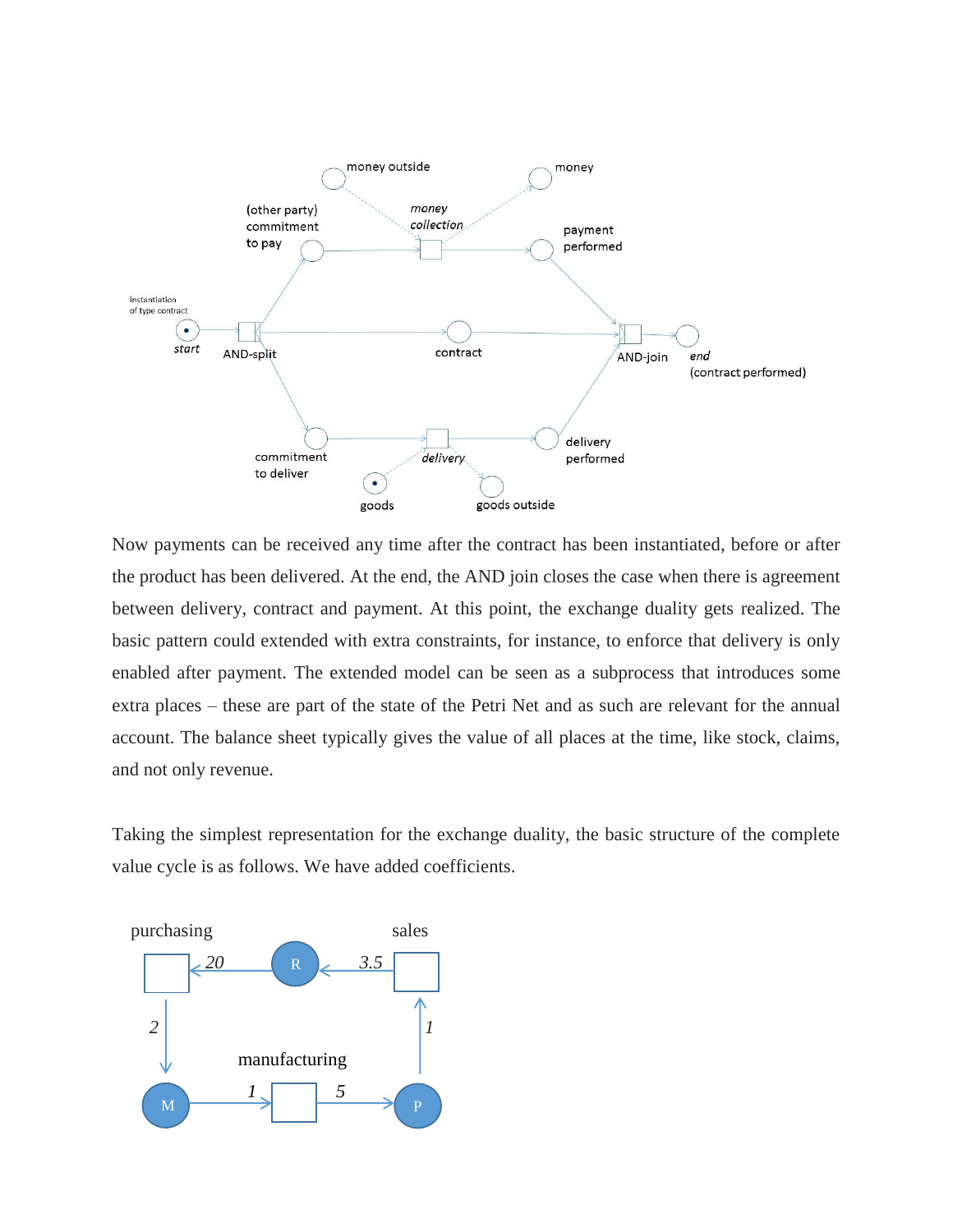Typically value is created in this cycle (value jump) as sales price is higher than cost price – this is the *profitability* constraint. The numbers in the schema indicate the coefficients. So for 20 money units 2 material units are purchased. From each material unit, 5 products can be produced, and each product unit is sold for 3.5 money units. So 20 money units in the start state lead to 10 products and 35 money units produced. No resources are left in the other places and the value jump is 15 (money units). In this simple example, the only costs are the purchasing costs of the material, but other costs like human resource hours can be added.

Graphically, the same cycle can also be represented in ER style. Now the diamonds represent processes (REA dualities – instances thereof), that get a unique id in the database, and each line can be said to represent a REA event, where the arrow indicates the stockflow type. When mapping this model to a data base schema, the events must be mapped to tables. The rectangles represent resources/entities; they are mapped to object identifiers (individual or generic). The event table typically contains an event id, an object id (the resource affected), the process id (so that the event can be related to dual events), an agent id and the stockflow quantity and time stamp. The object id of the resource can be seen as master data (it does not change during transactions): additional information about objects includes a full name, a maximum capacity, a location etc.

 For an actual company, the REA model is much more complicated of course, but it can be decomposed into a set of value cycles. Our claim is that this representation is easy to understand, comprehensive and more informative (because of the coefficients) than other current representations, and as complete (although the REA events are depicted implicitly).